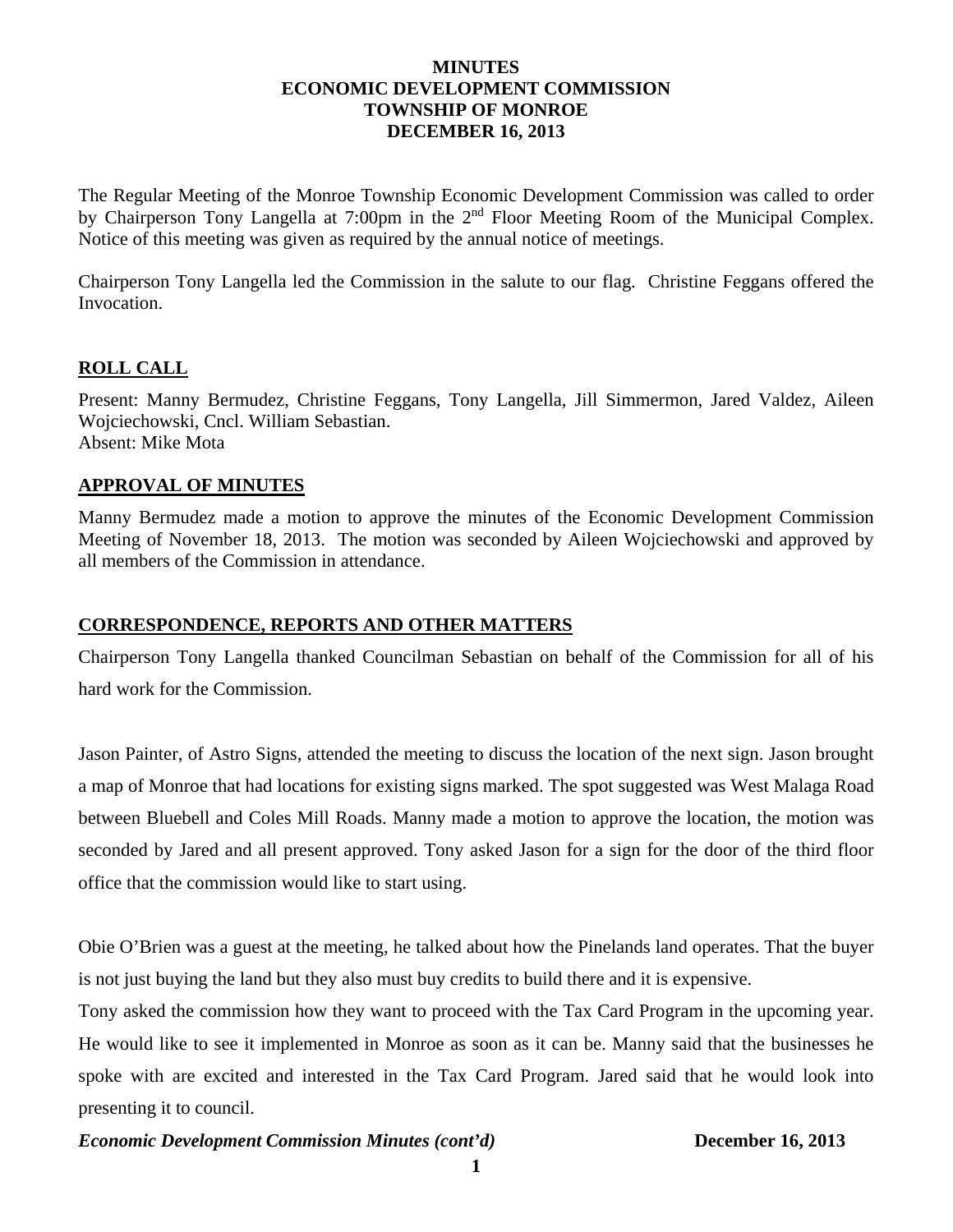## **CORRESPONDENCE, REPORTS AND OTHER MATTERS** (cont'd)

Tony summarized the Annual Review report he and Jared wrote, that listed the commission accomplishments for 2013 and the goals for 2014. In 2013, the Commission got four signs installed around the township, they started a Business Association that has 25 members, and businesses from other towns are now trying to be a part of the Association and now have use of an office in the building. In 2014, more signs will be installed, continue professional development by attending conferences and seminars, improve access to tax abatements and other incentives, update the website, multimedia projects, improve cooperation with council, commissions, boards, officials and other stakeholders in this town, seek and develop new business opportunities with emphasis on the black horse pike, supporting existing businesses, hiring an economic consultant for support and guidance, carefully reviewing new opportunities and programs such as the property tax card, working to create a shared vision for the town development.

Tony and Jared explained to Obie the possibility of having a feasibility study done by Joe Getz, and asked if that was something he felt would be a help to the redevelopment of Monroe. Obie asked what other work Joe had done and Jared said he worked with Glassboro on the Rowan expansion. Councilman Sebastian asked if Joe would be able to help with getting financing the redevelopment.

Tony asked if the funds from the 2013 budget has been encumbered. Aileen said it was and being used for the remainder of the signs that will be installed in 2014.

Tony spoke about the spotlight on business, that he would like Christine to work with the businesses that are interested. Manny said that he spoke with the owners of Rush Fitness that relocated into the old Jamesway building and they were interested in doing the feature. He left his information with Cacia's Bakery to see if they would like to do a spotlight.

Tony would like to start getting sponsors for the tax card program. Jared asked if we should go forward with submitting it to Council before we go to any sponsors. Manny said that he felt the sponsor would want to know what they are going to receive if they were to sponsor the card before they agreed to sponsor it. Christine suggested having a money grab machine at the merchant event so that people could physically see what the savings could be if they were to use the tax card through the year. Jared said that he would like to ask Susquehanna Bank in Glassboro since they are the townships bank.

### **Economic Development Commission Minutes** *(cont'd)* **December 16, 2013**